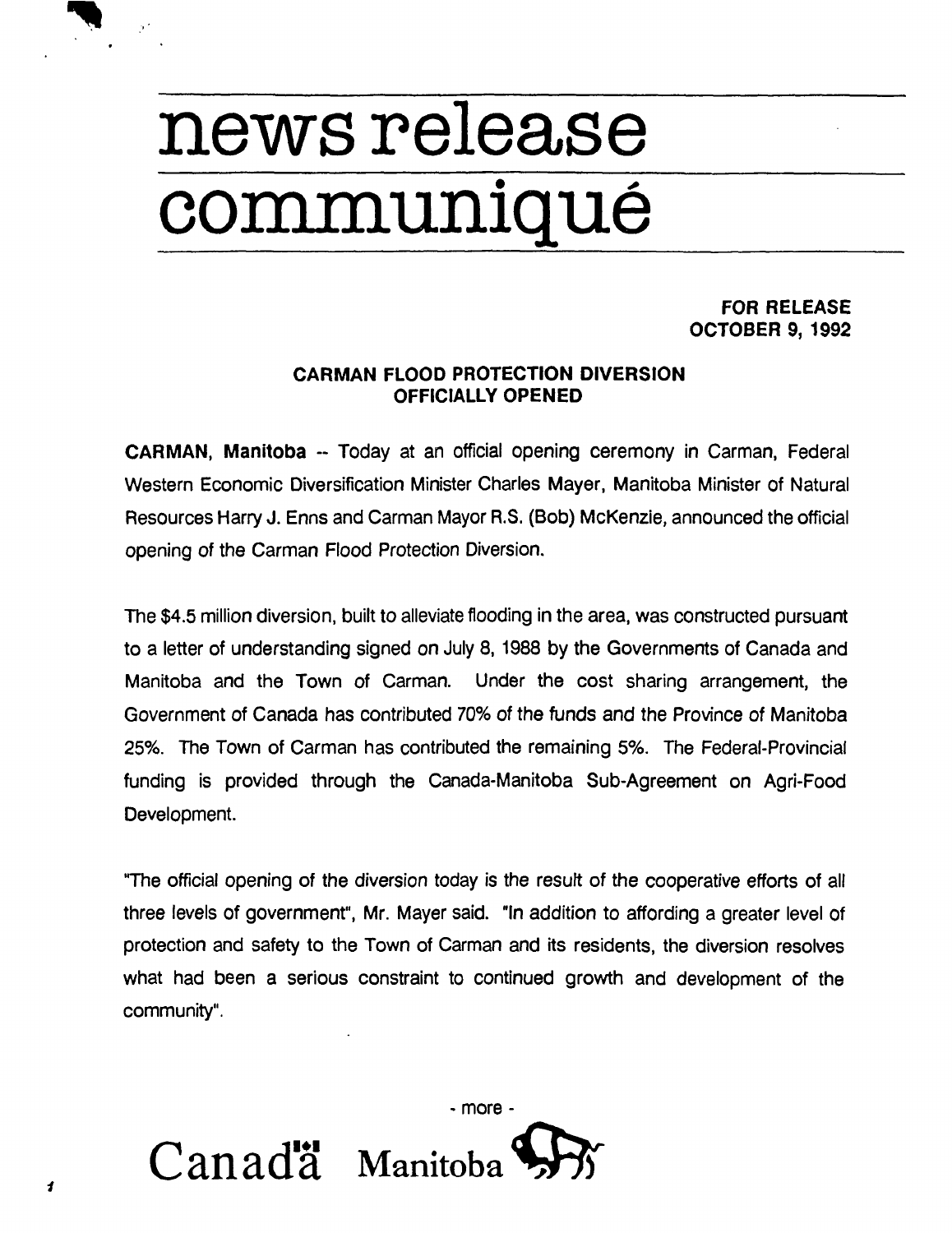The 9.8 km diversion, on the north side of the community, is designed to safely handle flood flows of the Boyne River, which in 1979 alone caused over \$3 million in damage and affected over 400 buildings in Carman. The town also experienced similar floods in 1893, 1923, 1970 and 1974.

"The Town of Carman will enjoy protection from future floods and further its essential role as an important service centre for agriculture", said Mr. Enns.

"The Diversion removes the threat of future floods and has already made possible major new development within our Town", said Mr. McKenzie.

Project management was provided by the Prairie Farm Rehabilitation Administration (PFRA).

- 30 -

For further information, media may contact:

(204) 983-3116

Erminio Caligiuri R.S. (Bob) McKenzie Diana Soroka Carman, Manitoba **Winnipeg, Manitoba (204)** 745-2443 (204)

PFRA Mayor Mayor Mayor Government of Manitoba<br>
Winnipeg, Manitoba Carman, Manitoba Winnipeg, Manitoba